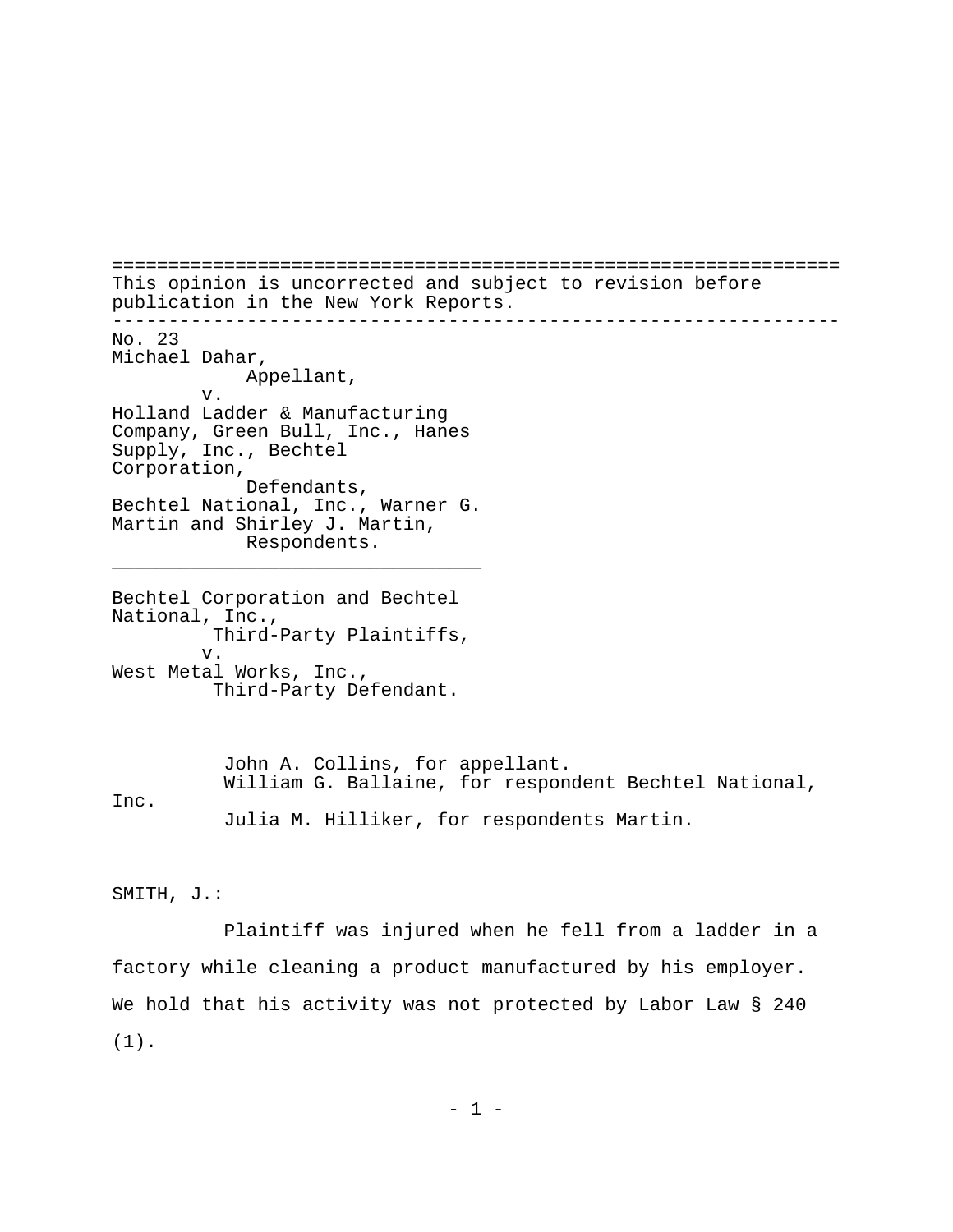**I**

The product in question was a steel "wall module" made by third party defendant West Metal Works, Inc. at its plant in Cheektowaga, New York. The module was at least seven feet high: West's customer, defendant Bechtel National, Inc., was purchasing it for installation in a nuclear waste treatment plant in Richland, Washington. At the Richland plant, the module was to be attached to a building wall, where it would provide support for pipes.

After the module was fabricated, it had to be cleaned before it was shipped to Washington. Plaintiff, a West employee, was engaged in that task, standing on a ladder provided by West, when, according to plaintiff, the ladder broke and he fell to the ground.

Plaintiff sued several defendants on a number of theories. Now before us is his claim under Labor Law § 240 (1) against Bechtel, the purchaser of the wall module, and defendants Warner Martin and Shirley Martin, West's landlords. Supreme Court granted summary judgment dismissing this claim, and the Appellate Division affirmed, with two Justices dissenting (Dahar v Holland Ladder & Mfg. Co., 79 AD3d 1631 [4th Dept 2010]). Plaintiff appeals as of right, pursuant to CPLR 5601 (a), and we now affirm.

## **II**

Labor Law § 240 (1) says, in relevant part:

- 2 -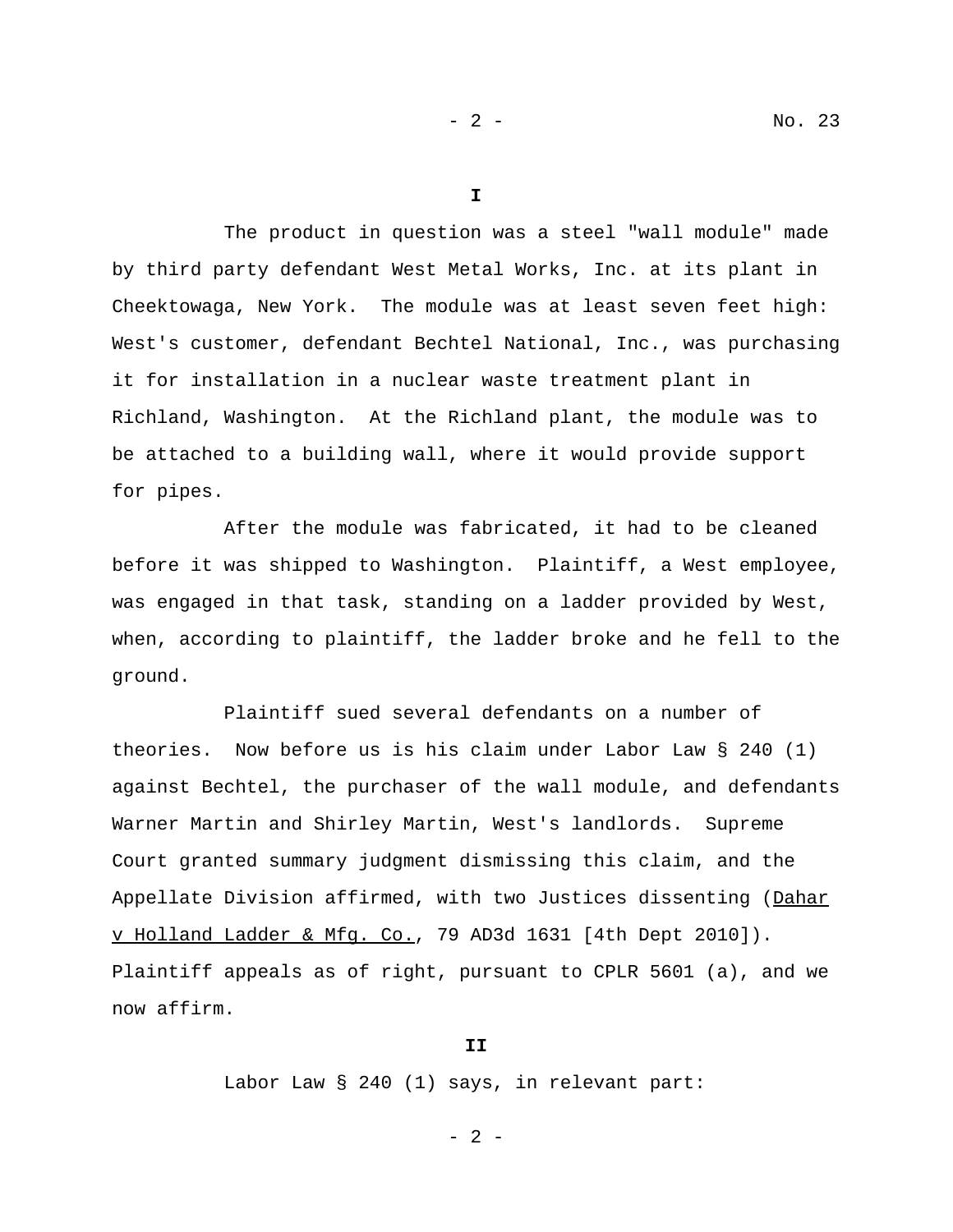"All contractors and owners and their agents, except owners of one and two-family dwellings who contract for but do not direct or control the work, in the erection, demolition, repairing, altering, painting, cleaning or pointing of a building or structure shall furnish or erect, or cause to be furnished or erected for the performance of such labor, scaffolding, hoists, stays, ladders, slings, hangers, blocks, pulleys, braces, irons, ropes, and other devices which shall be so constructed, placed and operated as to give proper protection to a person so employed."

(Emphasis added.)

Plaintiff claims that he was engaged in "cleaning" the wall module, which was a "structure"; that the ladder given him failed to provide "proper protection"; and that Bechtel and the Martins are subject to the liability imposed on "contractors and owners" because, according to plaintiff, Bechtel was both a contractor and an owner of the wall module, while the Martins were the owners of the factory in which the accident happened. Bechtel and the Martins assert that they were not "contractors" or "owners," but we do not reach that issue because we hold that plaintiff was not engaged in an activity the statute protects.

Labor Law § 240 (1), one of the most frequent sources of litigation in the New York courts, provides rights to certain workers going well beyond the common law. As we have long held, it imposes liability even on contractors and owners who had nothing to do with the plaintiff's accident; and where a violation of the statute has caused injury, any fault by the plaintiff contributing to that injury is irrelevant (see Blake v

 $- 3 -$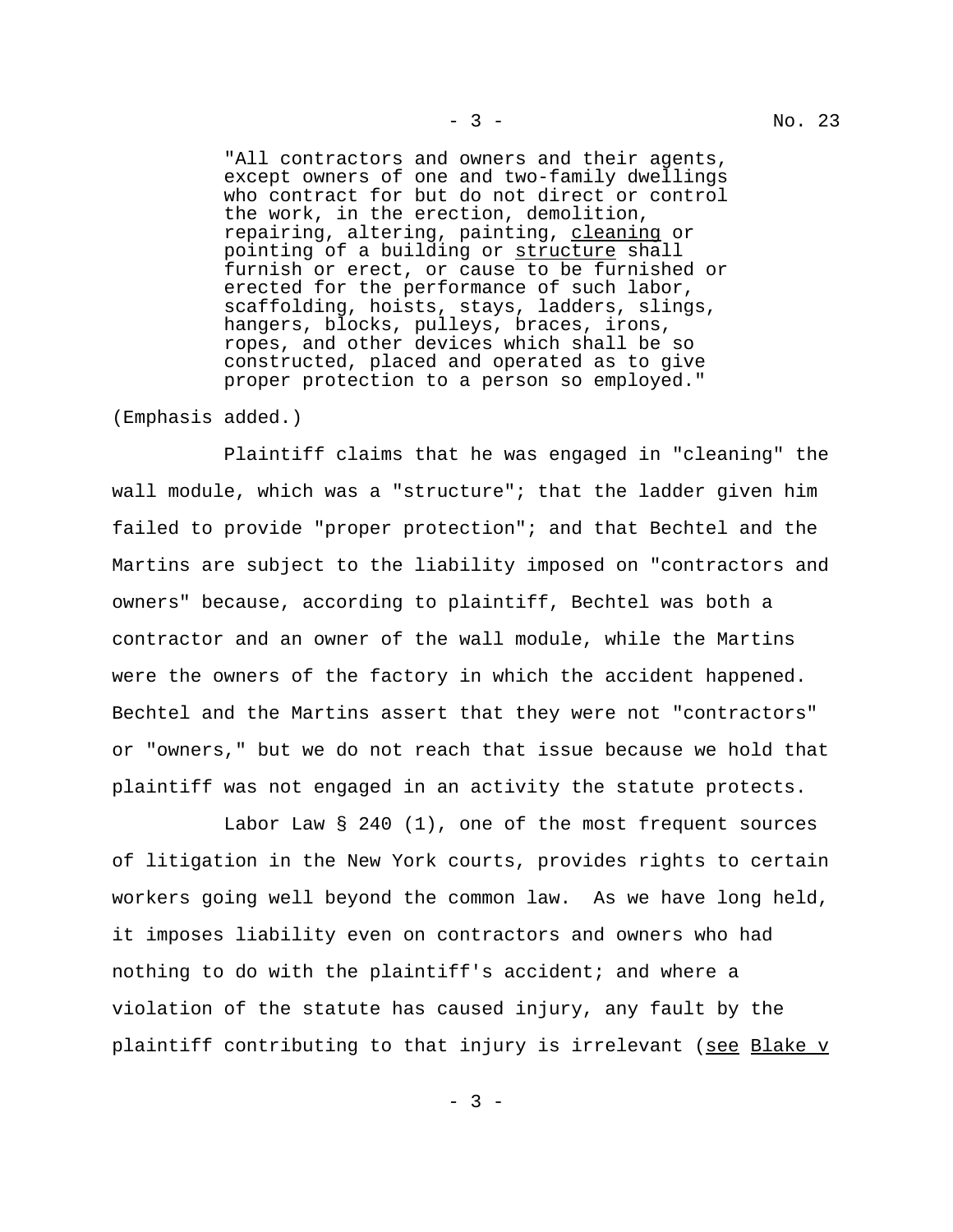Neighborhood Hous. Servs. of N.Y. City, 1 NY3d 280, 287 [2003]; Haimes v New York Tel. Co., 46 NY2d 132, 136 [1978]; Bland v Manocherian, 66 NY2d 452, 461 [1985]). The Legislature, however, afforded this protection only to workers "employed" in the

"erection, demolition, repairing, altering, painting, cleaning or pointing of a building or structure" (see Joblon v Solow, 91 NY2d 457 [1998]; Munoz v DJZ Realty, LLC, 5 NY3d 747 [2005]).

Plaintiff's argument that he is within the statute's coverage is a simple one. He says that he was obviously "cleaning," and that the wall module was a "structure" under the broad definition we have given to the term: "any production or piece of work artificially built up or composed of parts joined together in some definite manner" (Caddy v Interborough R.T. Co., 195 NY 415, 420 [1909]; see also Lewis-Moors v Contel of N.Y., 78 NY2d 942, 943 [1991]; Joblon, 91 NY2d at 464). The argument is too simple, and would lead to an expansion of section 240 (1) liability that our cases do not support and that we are convinced the Legislature never intended.

It is apparent from the text of Labor Law  $\S$  240 (1), and its history confirms, that its central concern is the dangers that beset workers in the construction industry. The first version of the statute was enacted in 1885, in response "to widespread accounts of deaths and injuries in the construction trades" (Blake, 1 NY3d at 285). More recent legislative history explains that the purpose of the statute is to place "ultimate

- 4 -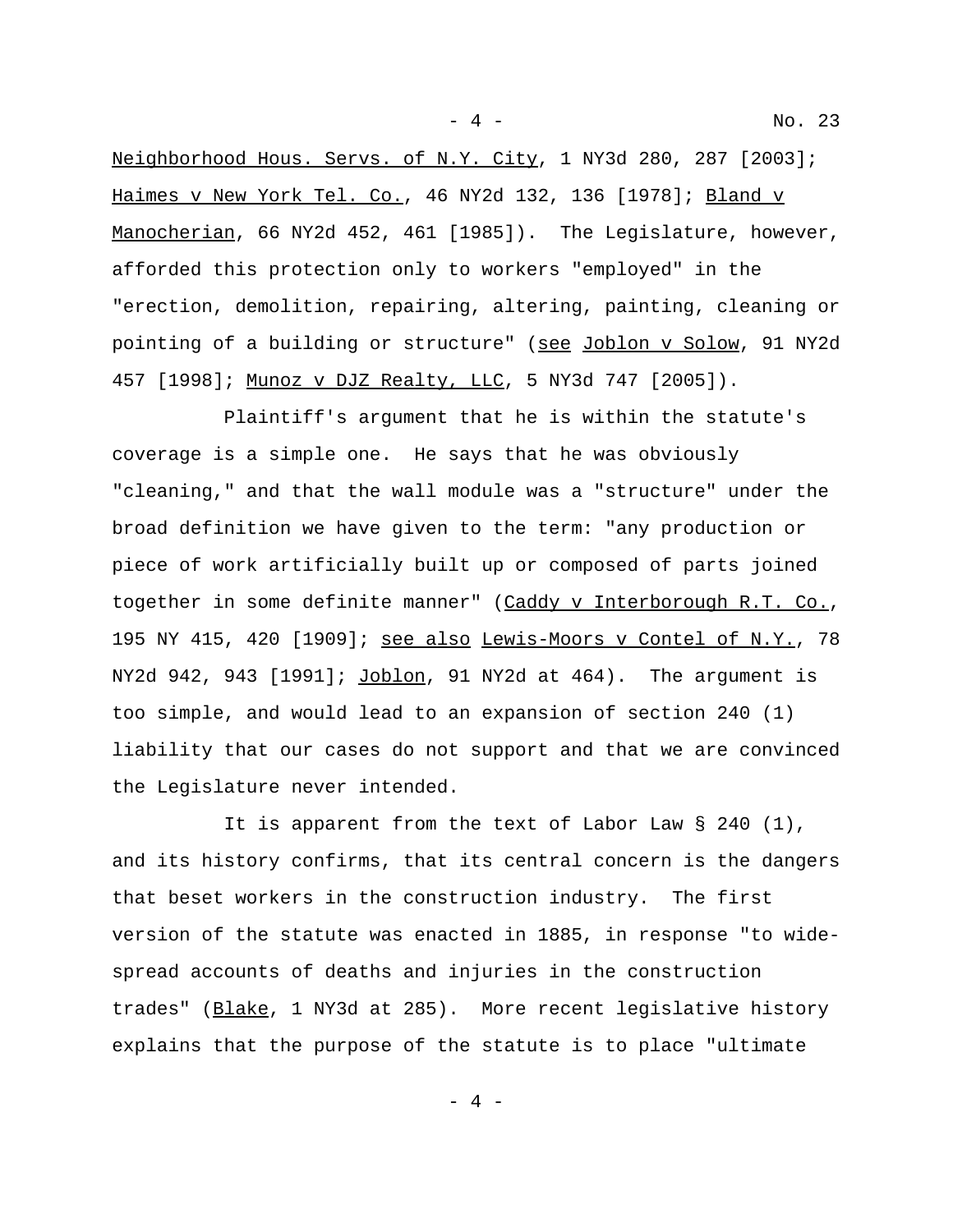responsibility for safety practices at building construction jobs where such responsibility . . . belongs" (1969 NY Legis Ann, at 407). The statute today is found in article 10 of the Labor Law, entitled "Building Construction, Demolition and Repair Work."

It is true that we have rejected the idea that Labor Law § 240 (1) applies only to work performed on construction sites (Joblon, 91 NY2d at 464). More specifically, in interpreting the term "cleaning," we have held that it is not limited to cleaning that was "part of a construction, demolition, or repair project" (Broggy v Rockefeller Group, Inc., 8 NY3d 675, 680 [2007]). We have never, however, gone as far as plaintiff here asks us to go -- to extend the statute to reach a factory employee engaged in cleaning a manufactured product.

On the contrary, it seems that every case we have decided involving "cleaning" as used in Labor Law § 240 (1), with a single exception, has involved cleaning the windows of a building (Ferluckaj v Goldman Sachs & Co., 12 NY3d 316 [2009]; Swiderska v New York Univ., 10 NY3d 792 [2008]; Broggy v Rockefeller Group, Inc., 8 NY3d 675 [2007]; Bauer v Female Academy of Sacred Heart, 97 NY2d 445 [2002]; Brown v Christopher St. Owners Corp., 87 NY2d 938 [1996]; Connors v Boorstein, 4 NY2d 172 [1958]; Koenig v Patrick Const. Corp., 298 NY 313 [1948]). The exception, Gordon v Eastern Ry. Supply (82 NY2d 555 [1993]), involved the cleaning of a railroad car. And even in windowcleaning cases, we have not extended the statute's coverage to